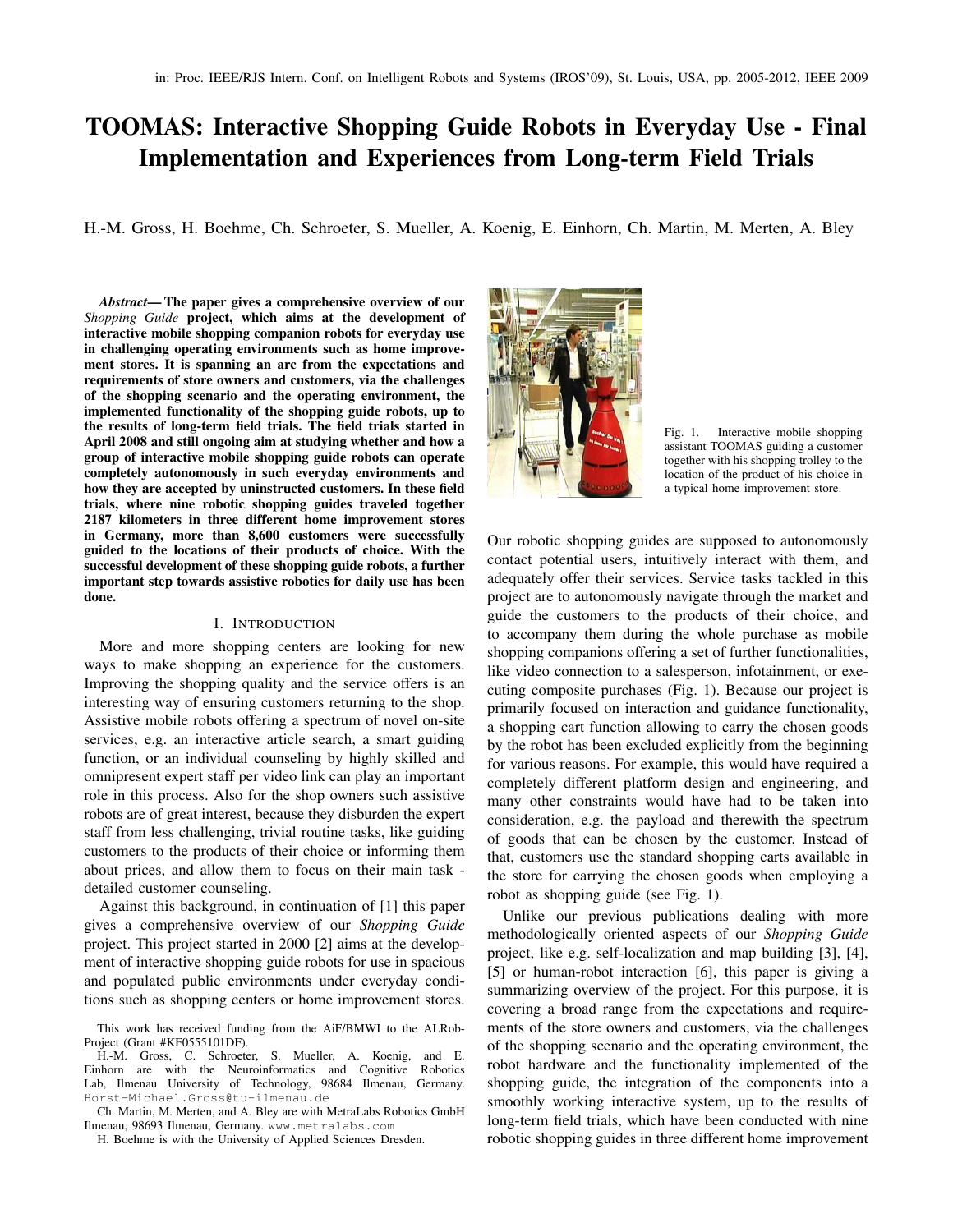

Fig. 2. Part of the interactive menu on the touch screen of the shopping assistant. Here, the map of the store is shown, in which the current position of the robot, the position of the article in the store (red circle), and the suggested path planned by the robot (blue line) are drawn in.

stores in Germany since April 2008. The main objective of the still ongoing field trials is a long-term evaluation of the technical performance of the shopping robots and their in principle acceptance by uninstructed customers, while a systematic evaluation study of the interaction, the user experiences, and the usability will be done in the near future.

# II. CHALLENGES, CONSTRAINTS AND REQUIREMENTS OF THE SHOPPING ROBOT SCENARIO

In this section, the key insights we gained from (i) requirement specifications of the store owners and managers, (ii) own experimental experiences achieved in the different home stores used as test environments since 2000, but also from (iii) surveys of the market staff and customers are summarized. The aim of this compilation is to support other projects doing similar robotics research in avoiding dead-ends, making the same mistakes, or putting envisaged technical solutions on unrealistic assumptions. These requirements pose great challenges to the navigation, interaction and service components of each mobile robot assistant.

## *A. Challenges & Requirements to Navigation & Integration*

*Complexity of the environment:* A home improvement store is a very complex, maze-like indoor environment with a very high structuring (see Fig. 2). It consists of a set of parallel, long hallways or corridors separated by shelves, corridors connected to alleys, a network of alleys, connected to the main store entrance and to the checkout counters. Typically, the area has a size of 5,000 to 15,000 square meters. The environment is highly dynamic due to moving people (customers, staff) or other moving objects, like shopping carts or pallet transporters. Moreover, a home store is a very evolutive environment regarding the filling of the shelves, or the placement of special offers at the head sides of the shelves (product heaps, sales, etc.).

*Plug & Play solutions vs. installations:* The embedding of mobile service systems in a market should be doable without cost- and time-expensive modifications of the market or its technical infrastructure. For most store owners we discussed with, it was unacceptable to retrofit the whole operation area (all shelves and corridors) with a dense net of RFID tags to allow a robust navigation. This also applies to a retrofitting of the store with Indoor-GPS techniques based on laser or other active components. The best would be a simple plug & play solution using only the robot's on-board sensors and advanced navigation techniques. Also required is a simple integration in the existing infrastructure (wi-fi, merchandize management system, etc.). Only that way, a high flexibility of the robotic solution regarding reconfigurations of the store, task changes, and new requirements can be guaranteed.

Another key problem is the question of how to accomplish an automatic labeling of the navigation map with the positions of all products, because a manual labeling of all goods locations is impossible. The reason is that for large hardware stores up to 60,000 different products have to be placed in the map used for navigation. Here an automatic mapping between this map and the places of the goods within the shelves (stored in the merchandize management system of the store) is required.

## *B. Requirements to Human-Robot Interaction*

*Speech-based dialog and article search:* It rapidly turned out that speech recognition features a significantly higher complexity compared to other typical HCI application scenarios due to (i) the extreme background noise in home stores, (ii) distracting public address announcements, (iii) the large diversity of descriptions for the same article, and (iv) the use of common speech and dialects, unclear articulation, and pronunciation. Against this background, it proved to be an unrealistic requirement to recognize the desired goods by speech - also due to the huge spectrum of different articles in a home store and the necessary speaker-independence. Therefore, we agreed to abstain from a speech-based article selection and decided in favor of a pure menu-based selection on the touch screen using established methods of keyword or product group search.

*Getting and staying in contact with customers:* The getting in contact and the interactive dialog have to be intuitively understandable, so that the customers don't have to be briefed before using a shopping robot. From our own experience we know that customers often are restrained and incommunicative or even anxious if confronted with this kind of technology. They don't know if and how the robot can communicate by speech or other modalities. Therefore, in 90% of all interactions they waited in the vicinity of the robot to be addressed by it - an unexpected experience which was of immediate importance for the dialog design, particularly for the question how to take the initiative by the robot while getting in contact. Moreover, RFID proved as a not-practicable technology for user detection and tracking, because most customers are not willing to wear RFID tags. Many of them try to kid or even mislead the robot e.g. by putting down the tags into the shelves. Speech-based user tracking is also unsuitable because single users typically don't speak along their paths, and background noise is significantly higher than the voice of a person in a distance of several meters. So, only vision in combination with distance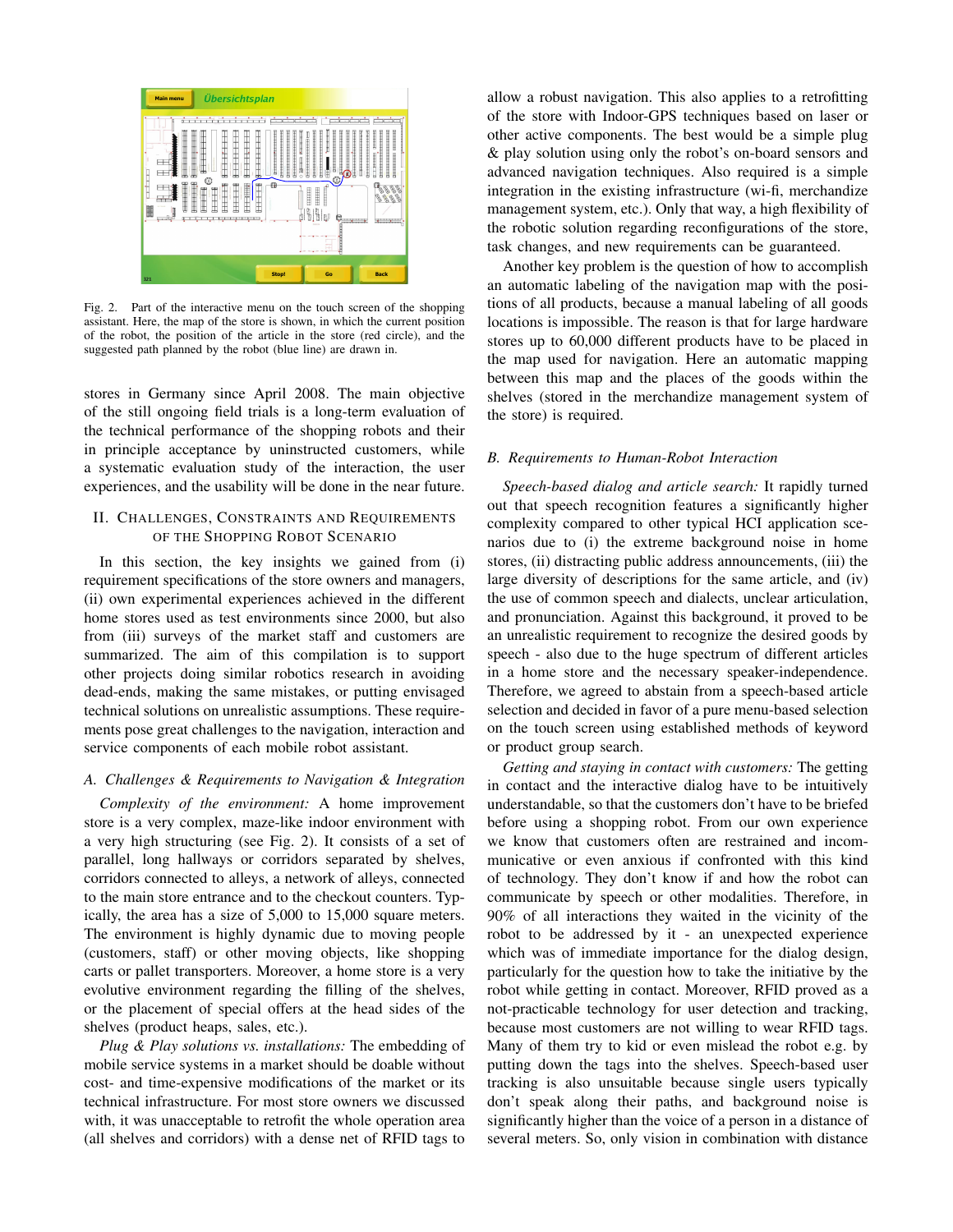measuring sensors proved to be suitable for robust user detection and tracking.

# III. RELATED WORK

A comprehensive overview of the employment of mobile robots as tour guides in expositions, museums, or other places open to the public is given in [7]. Among them are such well known robots like Rhino, Minerva, and Sage, the exposition guide RoboX, or the robots Mona/Oskar at the Opel sales center at Berlin. Usually, these robots guide visitors to a set of predefined exhibits following a planned path while offering exhibition-related information. They navigate in populated, structured, but completely known operation areas as they are typical for expositions - in the most cases limited to a few hundred square meters. By contrast, the shopping robot scenario and the operational environments in shopping centers make still more challenging demands.

So far, there are only a few approaches known that have tried to tackle the challenging requirements of the shopping scenario. RoboCart [8], [9], a robotic shopping assistant for the visually impaired, or the approaches of [10] and [11] belong to this. However, these systems don't operate autonomously as it is required for a realistic application as shopping assistant. Moreover, most of them require customized, engineered stores with shelves or hallways equipped with RFID-tags for self-localization of the robots. Other robots are completely remote-controlled from a user outside the store, like the robot *Luk* from *NTTcom* and *tmsuk*, or the robot of the Tsukuba University (Japan) that allows a user a tele-operated grasping of fruit during a remote-controlled shopping tour [11].

Another interesting approach dealing with an assistive and highly interactive shopping cart robot for supermarkets is being developed in the ongoing project CommRob [12], [13]. High-level human-machine communication and user acceptance aspects are of particular interest in this project. At the end of the project in 2010, the prototype of a shopping cart robot is supposed to operate and interact with humans in an environment modeled after a real supermarket.

Most recently, Kanda et al. from ATR presented an affective guide robot [14], an interactive system that can explain the way to the shops in a mall by means of speech and gestures. From mobile robotics point of view this approach, however, is only a stationary interactive system that does not move and guide the customers to the locations of the shops. Moreover, its speech recognition and decision making is partially controlled by a human operator to cope with the challenges of a real environment and to handle unexpected situations. For estimation of the customers' positions during interaction, floor sensors covering a local area around the robot and RFID tags worn by the customers are used.

All the approaches introduced here are either proof-ofconcept prototypes only or just design concepts not yet ready for autonomous operation in real shopping environments. Most of them show very limited functionality regarding an autonomous guidance behavior and require instructed or even technically equipped users and the presence of roboticists



Fig. 3. Interactive mobile shopping assistant TOOMAS based on a SCITOS A5 (developed by MetraLabs GmbH Ilmenau, Germany,) with its main equipment for environment perception, navigation, and humanmachine interaction.

or human operators during their operation to guarantee the safety of the users and to handle unexpected situations. Either they do not emphasize the interaction or autonomous navigation part enough, or they rely on techniques and requirements which are very questionable in that specific application field, e.g. they require controlled uncluttered environments, clothes with specific appearance to be worn by the users, RFID tagging of the operation area or the users, Indoor-GPS for localization, or floor sensors for user detection. Having true autonomy in mind, none of the aforementioned systems can already be considered as autonomous shopping robot. Moreover, none of these systems has continuously been involved in shopping tasks over longer periods of time, or was subject of long-term field trials during routine operation of the store. Therefore, all these systems are not yet suitable for autonomous operation in unengineered environments and for everyday use. Both features are, however, the essential prerequisites for a serious acceptance of mobile service robots both by customers and the owners of a store.

### IV. MOBILE SHOPPING ROBOT TOOMAS

The robot TOOMAS we developed for the application as mobile shopping companion is based on a SCITOS [saitoz] A5 shown in Fig. 3. With a height of 1.5 m the robot is comparable with the size of a 14 years old child. Its size is optimized for a friendly appearance and an ergonomic operation. The drive system of the robot consists of a differential drive and a castor on the rear. This gives TOOMAS a good maneuverability and stability in spite of its height and weight of 75 kg, and allows a max. driving speed of up to 1.4 m/s.

*Sensor equipment:* For navigation, HRI and safety, the system is equipped with various sensor systems. First, there is an omnidirectional camera mounted on the top of the head. Due to the integrated hardware transformation, the camera delivers both a panoramic image (720x150 pixels) and a high resolution frontal image (720x362 pixels), which can be panned around 360°. Besides this main sensor, the robot is equipped with a set of 24 sonar sensors at the bottom, which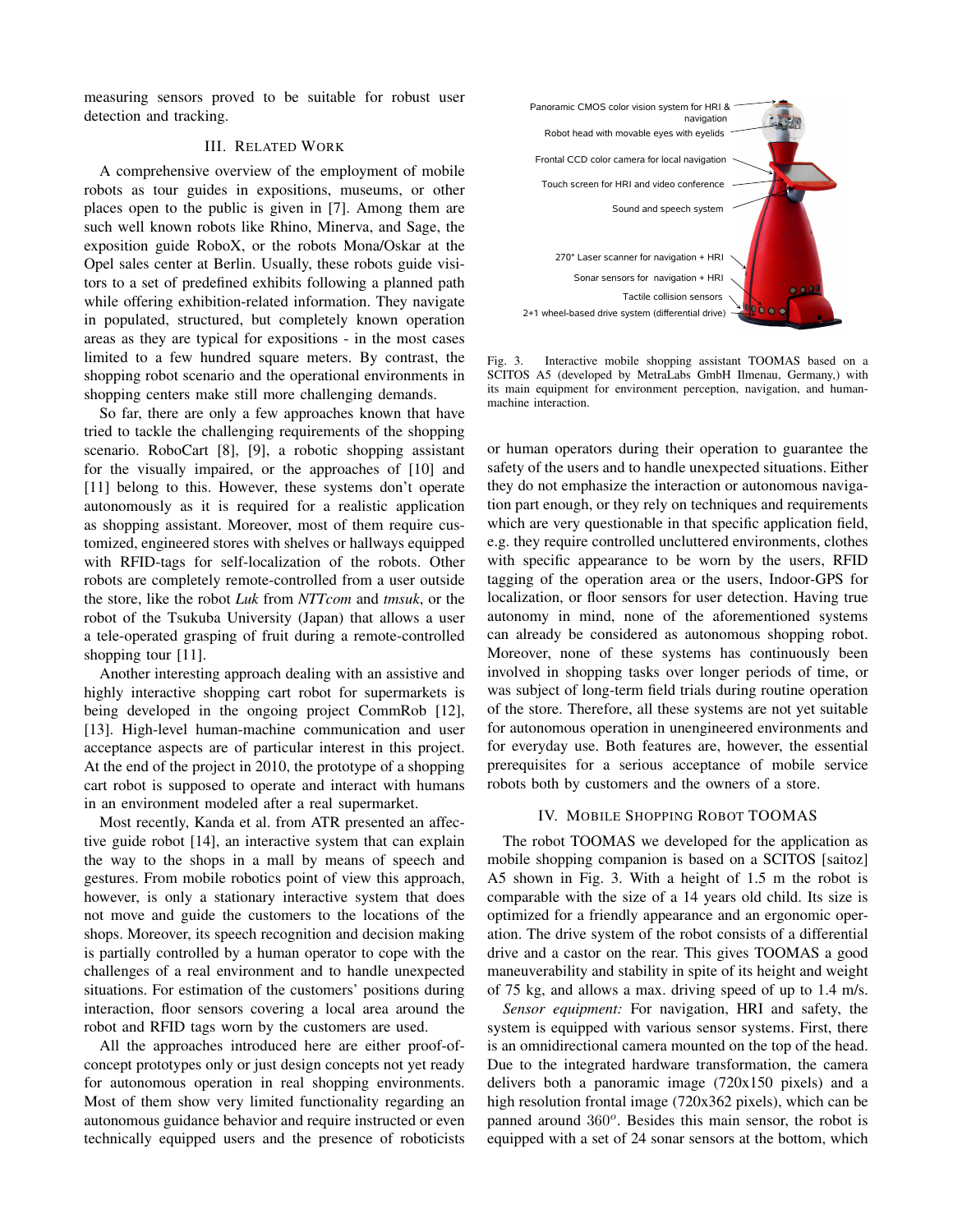are used for obstacle detection, map building, localization and person tracking. They cover the whole  $360^{\circ}$  around the robot. Contrary to our original planning but required by safety regulations of the German Technical Inspection Agency (TUV), a laser range finder (SICK S300) had to be added and mounted in front direction at a height of 35cm.

*Human-robot interaction:* For interaction with the customers TOOMAS is equipped with an integrated touch display (see Fig. 3), a sound system, and a 6 DOF RoboHead. The touch screen is the central communication interface to the robot. A set of stereo loudspeakers and two omnidirectional condenser microphones are integrated in the screen device. The head with several degrees of freedom gives the robot a smart but still technical appearance, which encourages users to interact with it.

*Hardware:* SCITOS A5 is controlled by an Embedded PC with an Intel Core 2 Duo processor and a multitude of small hardware units which monitor several functions of the robot [15]. The hierarchical energy-saving concept in conjunction with the energy-saving units enables a long run-time. Based on two lead-acid gel batteries with an overall charge of 38 Ah, a SCITOS A5 autonomously operates about 8-12 hours until it needs a break for recharging. Easily connected to main supply or its self-charging station, it can be recharged by the integrated charging system in about 10-12 hours. The safety system of the robot involves a closed bumper with tactile sensors for the detection of possible collisions. In combination with additional sensors, like the vision system, the laser range finder and the sonar sensors, SCITOS has a safety approval of the German TUV that was given after a number of challenging safety tests.

*Integration:* TOOMAS is getting the required data about the article information, product groups, price information and current promotions from the market server, an off-board PC in the market which it is linked with via WiFi. However, it does not rely on this connection because it is always running from its on-board computer in fully autonomous mode. Other PCs in the market can be connected to this market server to be used as info and video-link terminals for the staff. This allows to display the current positions and their current status of all robots operating within the store.

## V. REALIZED SERVICE FUNCTIONALITY

Before the control architecture and techniques for robust HRI and navigation implemented in the current version of the shopping guide will be presented in the following sections, a brief overview of the already realized service functionality is to be given. With the objective of finding people who might need assistance, the shopping guides move around in the store and patrol between particular points of interest which can be set by the store management. If one of the robots detects a potentially interested customer during its tour by means of the techniques presented in Section VII, it stops and offers its service by using a short voice output like "Hello! May I help you to find an article?". In situations with more than one user in the local vicinity of the robot, the robot selects that person of the group with the lowest

distance to the robot, if that person is facing the robot which is interpreted as interest in assistance. If the customer is interested, s/he starts the communication with the robot by pressing the "Start" button on the touch screen. To that purpose, the robot is turning to the customer presenting its touch screen and giving instructions by synthesized speech. Because the head can be rotated completely, the robot is facing the user during interaction.

Then, the menu for selecting the several modes for goods search (keyword or product group search) are displayed and also verbally explained. If the customer has found the requested article in the database, a map of the store is shown (see Fig. 2), in which the current position, the position of the article in the store, and the suggested path planned by the robot are drawn in. If the customer presses the button "Go", the robot moves along its planned path to the requested article while the customer is following the robot during this guided tour. The speed of the robot during guiding the customer is controlled in dependence of the speed of the person, i.e. the distance between robot and user during the tour. In straight hallways, a pleasant walking speed of 1.0 m/s can be reached. At the arrival point, the robot steps aside, so that the customer has enough space for choosing the preferred article, and offers additional services like a video conference to a salesperson, a price scanning, or a new search. If the customer wants to bring the assisted shopping process to an end, s/he can finally press a "Good bye" button.

It should be stressed, that users don't need to be briefed before using the robot. As described above, the robot is autonomously making contact to the user by active user search, and all activities to be done by the user (e.g. pressing buttons) are explained by speech output during the greeting and article search phase. The dialog is self-explanatory and assisted by the robot, and nearly all users confirm its simplicity and intuitiveness.

#### VI. ROBOT CONTROL ARCHITECTURE

### *A. Layers and Main Components*

To guarantee the main requirements to a modern robot control architecture, like modularity, extensibility, efficiency, customizability, reusability, and rapid application development [16], we decided to separate the robot-specific methods and skills from the application itself resulting in a flexible three-layered control architecture (Fig. 4). The layer  $L_0$ (*Hardware Layer*) encloses the robot hardware (sensors and actuators), the operating system, and the low-level interface to the hardware. The low-level sensor information is processed in the next higher level to provide different skills, which then will be executed in  $L_0$ . In the next layer  $L_1$ (*Skill Layer*) all required classical robotic-specific methods are located. Typically, these are modules for collision avoidance, localization and navigation, speech recognition, speech synthesis, people tracking and so on. These different robot-specific skills are reusable for various applications. The highest layer  $L_2$  (*Application Layer*) provides elements, which are required for a specific application of a mobile interactive robot. An important fact is, that all layers are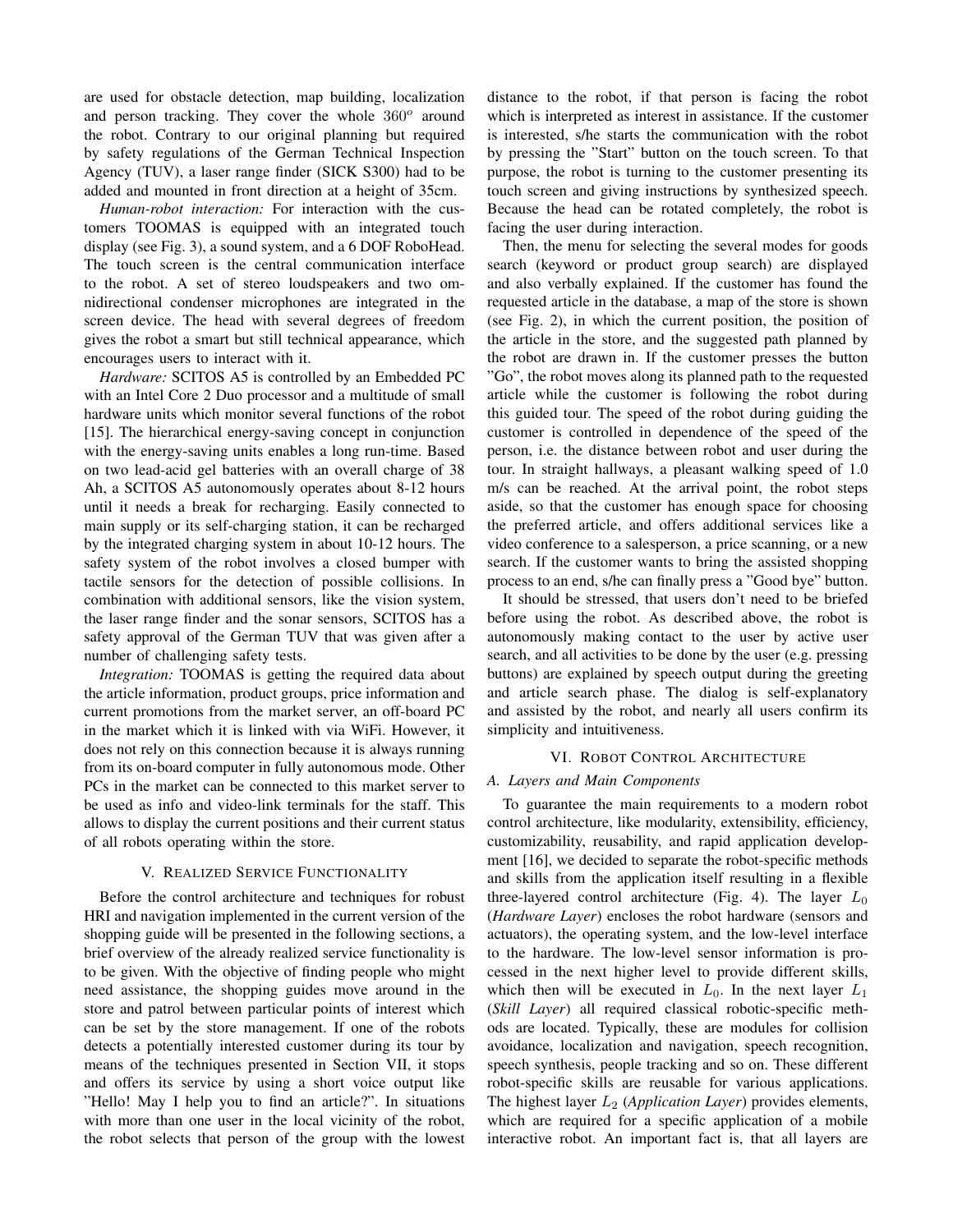

Fig. 4. The main components of our universal robot control architecture: the *Hardware Layer*, the *Skill Layer* with robot-specific methods and skills, and the *Application Layer* for hardware-independent applications.

only communicating with their immediate neighbors. This guarantees the transparency between the different layers. By using this strict separation, for a new application or for the usage of an alternative robot system only the *Application Layer*  $L_2$  has to be changed rather than the whole system. The *Skill Layer*  $L_1$  (Fig. 4) consists of two main components: the robot-specific and application-independent skills and a *Blackboard System*. The Blackboard can be considered as general shared data memory allowing to share all required information between the different skills. This makes it easy for the programmers to integrate new modules or to make modifications on existing modules.

The *Application Layer*  $L_2$  combines the different skills and capabilities of the robot into a complete application. The main components of this layer are a *State Machine*, an *Event Manager* and a set of *Behaviors*. Additionally, the *Communication Interface* provides a coupling to the Graphical User Interface (GUI). The *Event Manager* listens on the Blackboard for specific events or changes in the robot's environment, like the detection of a new user, the arrival at the target position, or a collision with an obstacle. Based on these events and other information from the Blackboard, a finite *State Machine* controls the application. Further, each defined state also represents a principle behavior which will be executed if the system is in this specific state. Typical behaviors are "Explore & search user" or "Guide user to target position". The different behaviors use the skills of Layer  $L_1$  to realize the desired functionality. Each state is connected with at least one other state. These connections define specific conditions that have to be fulfilled to transfer into a state. The whole *Application Layer* is realized in a script language, which allows an easy programming of the behaviors and the *State Machine*.

#### *B. The State Machine*

Fig. 5 shows the *State Machine* of the shopping robot application. Our *State Machine* uses hierarchical states, which means that there exist both *high level* as well as *low level* states. The low level states inherit all features from the corresponding high level state. That means, that all state transitions of a high level state are also active in the respective low level state. For example, the high level state *RobotMoving*, which contains all low level states where the robot is moving autonomously (*Explore*, *Guide user*, etc.), has a transition to the *Bumper* state, which is activated by a bumper signal or event. In this way, the *State Machine* becomes much simpler than a non-hierarchical one. For our mobile shopping robot we use a *State Machine* with four nested high level states (dashed gray lines in Fig. 5). The highest ranked state is *RemoteMaintenanceAllowed*. In this state, remote administrative commands are allowed. In our case, all other states are sub-states of *RemoteMaintenanceAllowed*. The next high level state is *AdminAllowed*. In this state, the *AdminMode* can be activated (using a special RFID key) by the personnel of the shopping store. An other high level state is *CallRobotAllowed*, which allows the employees of the store to call the robot to an information desk. The innermost high level state is *RobotMoving*, which handles the *BumperState* as explained above.

During a typically operating day, the robot boots up in the morning automatically and starts in the *Init* state. In this state, the robots waits for the activation by a responsible employee of the store. After the activation, the robot is in the *Admin* state, where some adminstrative functions are available. After that, the robots waits in the state *Wait on charging station* until the configured operating time has been reached. Before the robot can begin its operation, it is necessary to go to the state *Undock from the charging station*. After a successful undock process, the robot is in the *Explore/Search user* state, in which the robot explores between specific locations (like the entrance area and the main information desk) and searches for users. After a user pressed the "Start" button on the touchscreen, the state *Dialog* is active. Now the user can search for articles, product groups or special services of the store. After a selection, the state *Guide User* is activated, in which the robot guides the customer to the location of the product of choice in the store. After the destination is reached (state *Goal Reached*), the robots moves a little bit further (state *Step aside*) not to block the product shelves. After that, the user can continue the shopping tour with the robot, or the robot goes back to the state *Explore/Search user* and looks for a new customer. When the operating time is over, or the batteries become empty, the robot enters the state *Drive to charging station*, where the robot autonomously drives to the charging station. After the dock process (state *Dock on charging station*), the robot waits in the state *Wait on charging station* until the batteries are recharged.

#### VII. INTERACTION AND NAVIGATION METHODS

*HRI and robust user localization and tracking:* At first, people, who seem to need assistance have to be found,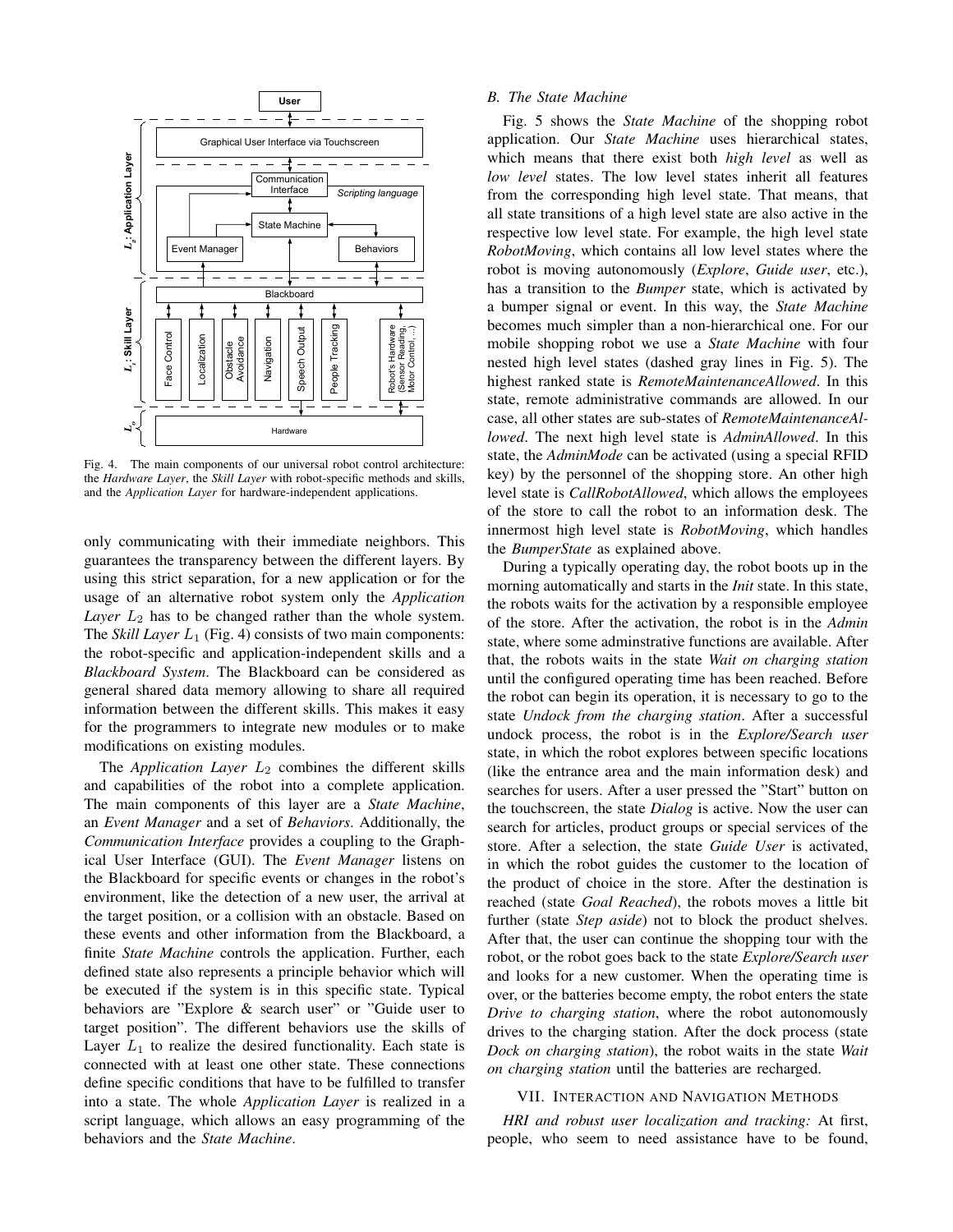

Fig. 5. Hierarchical State Machine consisting of high level states (boxes marked by dashed gray lines) and low level states (small thick line boxes).

while the robot is patrolling through the operational area. Indications for the interest of customers to interact with the robot are given, when a person is standing still or approaching and facing the robot for a while. During the guided tour, the robot has to continuously observe the user to detect, if the person keeps on following the robot. Thereto, we developed a probabilistic approach for detection and tracking of (potential) users in the local vicinity of the robot. The main sources of information are the images of the frontal and panoramic cameras and the occupancy map of the local environment, integrating all the range information from sonar and laser. All sensory cues are chosen to complement each other. As visual cues *skin color* is used in combination with *motion* (only if the robot is not moving) and *face detection*. Face detection gives a further hint, that the person did notice the robot, because only frontal faces can be found. All sensory observations are fused in a probabilistic user model to estimate the users' positions and further behaviorrelevant properties, like the estimated need for interaction, or the probability of being the current dialog partner. The latter is a key value for controlling the robot's interaction behavior. Because the user's presence is of primary interest during a guiding tour, a particular region behind the robot dependent on the robot's movements is defined. If a user hypothesis is inside this region, the probability of being the current dialog partner is increased for that hypothesis, while it is decreased outside. Based on both periodically updated probability values, the robot can select its interaction and navigation behavior appropriately. For example, if the robot is not yet involved in a dialog or a guidance tour, and a new strong user hypothesis is developing in the user model because of an approaching person, the robot turns to the potential user and offers its service by audiovisual output. Details of the sensor cues and the probabilistic user model are given in [6].

*Autonomous Navigation:* In addition to the capability of smart HRI, robust autonomous navigation is a fundamental base for the operation of the mobile shopping robot. Important navigation skills (see Fig. 4) are self-localization, path planning, and motion control with collision avoidance. Within the scope of the shopping guide project, a method for Simultaneous Localization and Mapping (SLAM) has been developed, which is suitable for both high-precision laser range scanners and low-cost sonar sensors. The resulting Map-Match-SLAM algorithm published in [4], [5] is based on the well known Rao-Blackwellized Particle Filter (RBPF) [17]. By adding a memory-efficient global map representation [4] and dynamic adaptation of the number of particles, an on-line learning of the environment map by joysticking the robot through the operation area was possible. Fig. 6 shows an example of an occupancy map of a home improvement store which was built by means of our Map-Match-SLAM approach.

After completing the on-line mapping of the whole store, the global map of the best matching particle is stored to be used later on in the routine operation as global map for self-localization by MCL [18], and path planning to the article locations. Beforehand, however, this global map had to be labeled with the locations of all articles (about 60,000) available in the store. As specified in Section II-A, this can be done semi-automatically, because all article locations are stored in the merchandize management system of the store with an exact reference to the shelf number and the position within the shelf. It is an essential advantage of our approach and the used metric representation that the built global gridmap can easily be made fitting with the metric CAD map of the goods shelves in the marked by a simple manual map transformation (see Fig. 2 and 6).

Path planning is done by the utilization of standard graph search algorithms (A\* algorithm) taking the specifics of the operation area into consideration. Motion control and *collision avoidance* use an enhancement of the well known Vector Field Histogram (VFH) approach [19] in combination with a new vision-based approach for monocular scene reconstruction and local map building. Our approach is able to detect obstacles that cannot be robustly observed by distance measuring sensors (e.g. empty Euro-pallets, ladders, shopping carts, shelves that extend into the scene, etc.). In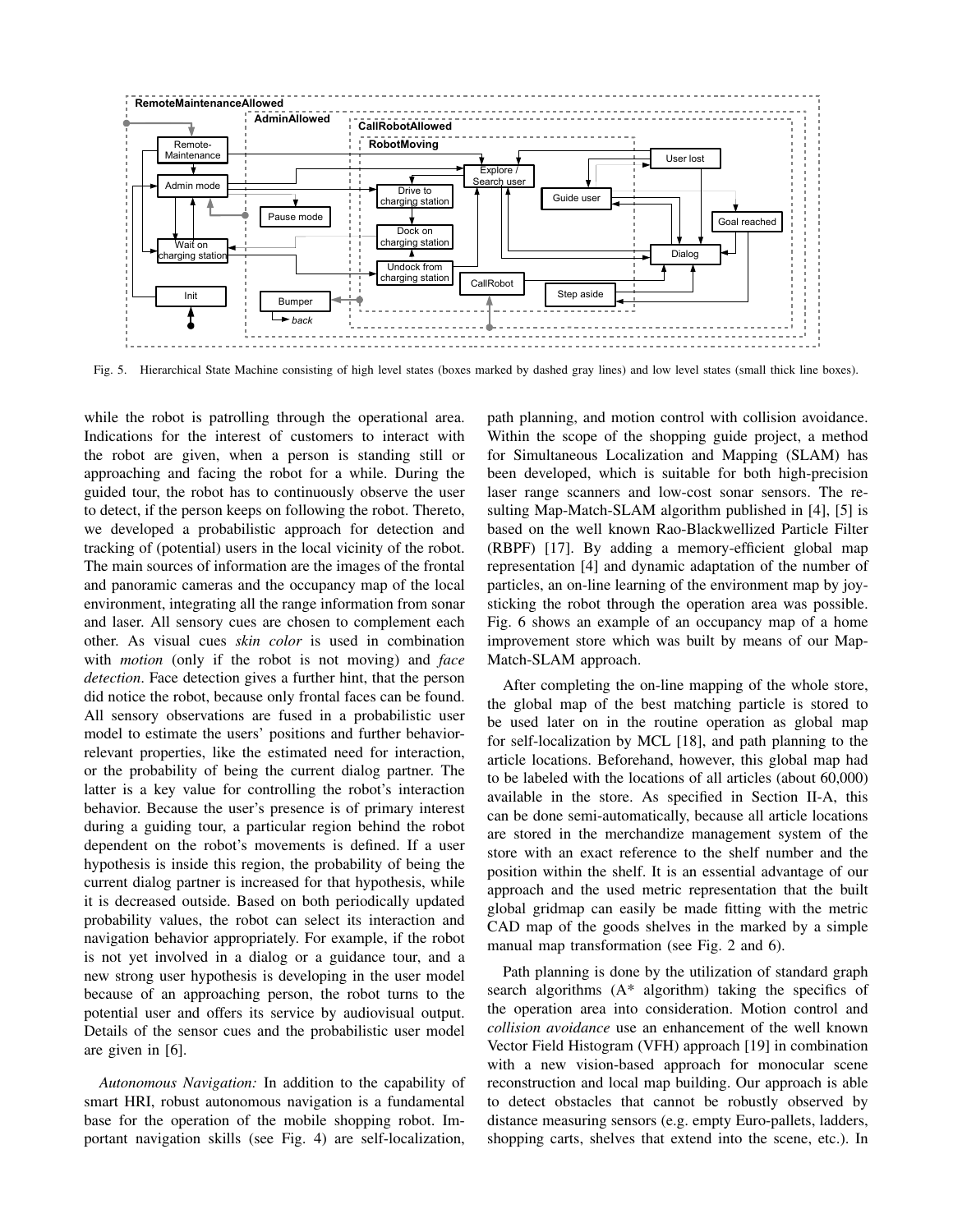

Fig. 6. Occupancy map of a home improvement store built by means of our online Map-Match-SLAM approach presented in [4], [5]. The store has a size of  $120m \times 60m$  and consists of 29 parallel hallways. The entire path driven to built the map by joysticking (shown as blue line) has a length of about 2,300 meters and consists of more than 40 individual loops. The figure shows the map that belongs to the best matching particle of about 1,500 particles used in this RBPF-SLAM experiment.

[20] we show that this visual obstacle detection combined with a laser-range-finder can increase the detection rate of critical obstacles considerably, allowing the autonomous use of mobile robots also in complex environments.

# VIII. RESULTS OF LONG-TERM FIELD TRIALS

Our long-term field trials started in April 2008 and still ongoing (in July 2009) aim at studying whether and how a group of interactive mobile shopping robots can operate completely autonomously without any assistance by roboticists in an ordinary home improvement store, and how they are accepted by non-briefed customers. To this purpose as a first step, a home store with a size of about 7,000 square meters situated in Bavaria was equipped with 3 robotic shopping guides. With the objective of finding people who might need assistance, the robots move around in the store and patrol between particular points of interest. If one of the robots detects a potentially interested customer during its tour, it stops and the dialog and guidance functions are activated. To get an impression whether the customers are pleased with the robots as shopping guides or not, we inserted two dichotomous questions on the last screen page appearing after the guidance tour: First, the robot asks if the customer was satisfied, and then, if they would use the shopping robot again in the future.

*Period I:* During the first five months (April - August 2008) of this field test, there were about 210 kilometers traveled by each of the first three robots on average. The run-time was limited by the battery capacity and the decision to use no more than two robots at the same time in the store. With a full battery charge, the robots were running between 6 and 8 hours. The mean daily run time was 4.1 hours a day. All in all, 3,764 customers were in dialog with the robots. 5,781 times a guiding tour was started, which is 1.53 tours per customer in average. If we adjust this figure by subtracting the events when the customer had manually stopped the guidance process, we get 2,799 successfully finished guidance tours. In the other 2,982 cases, the customers did not complete the tour, for example, because they found a similar article along the tour elsewhere, or they were distracted by special offers, family members, etc. and

left the robot alone for a longer time causing an automatic end of the dialog. In 83,7% of the guidance tours that had not been interrupted by the user, the robots reached their target points successfully. In 16.3%, they did not reach their targets, because, e.g. hallways were blocked by groups of customers or other dynamic obstacles, but also because the robots sometimes lost their position hypotheses (see Sec. IX) due to unusable measurements, e.g. in over-crowded hallways. The results from the simple survey at the end of the interaction were promising, however, we are aware that they are questionable because of the missing evaluations from those customers who did not complete their tour. About one fifth of the users who completed their tour has taken an interest in giving a feedback. 93.4% of them are contented with the shopping robot, and 92% would use the robot again.

*Period II:* In November 2008, two further home improvement stores (near Cologne) with a size of about 8,000 and 10,000 square meters were equipped with 6 more robots. So, in three home stores 9 mobile robots have been used in field experiments. Table I presents the results achieved in all three home improvement stores in the period from November 2008 until February 2009. For the example of store 1, the table is to interpret as follows: in the respective period 4,691 customers used one of the three shopping guides installed in the store. 4,606 employed the keyword search for finding a product, while 1,798 made use of the product group search, many of them used both possibilities. About 8% of the customers were interested in a price info by the on-board bar-code scanner. The 4,691 users employed the shopping guides in 6,924 guided tours to desired products, that means each user did start 1.48 tours in average. From these guided tours, about 40% (2,775) reached the target position of the product of choice. 2,298 tours (33%) were actively stopped by the customers by pressing the "Stop" button for various reasons (loss of interest, similar product found elsewhere in the store, unexpected interruptions by other events, etc.). In 1,851 cases (27% of all tours) the robots did not reach their targets because of the aforementioned reasons (blocked hallways, uncooperative customers, loss of position hypotheses, etc.). This result is not yet satisfying, therefore we are currently re-working the localization system to reduce the number of position losses due to unusable sensor measurements (see above), and implement a kind of autonomous local exploration behavior in case of losing the global position

| TABLE I                                          |
|--------------------------------------------------|
| RESULTS OF THE FIELD TESTS (NOV. 2008-FEB. 2009) |

|                        | Store 1 | Store 2 | Store 3 |
|------------------------|---------|---------|---------|
| User logins            | 4691    | 1477    | 3347    |
| Keyword search         | 4605    | 1304    | 2923    |
| Product group search   | 1798    | 722     | 1427    |
| Price info             | 582     | 179     | 411     |
| Start guide tour       | 6924    | 1996    | 5768    |
| Tour stopped by user   | 2298    | 648     | 2060    |
| Goals reached          | 2775    | 899     | 2143    |
| Searches per user      | 1.36    | 1.37    | 1.30    |
| Started tours per user | 1.48    | 1.35    | 1.72    |
| Survey: Contented?     | 88.2%   | 87.5%   | 87.7%   |
| Survey: Use again?     | 89.4%   | 88.1%   | 87.3%   |